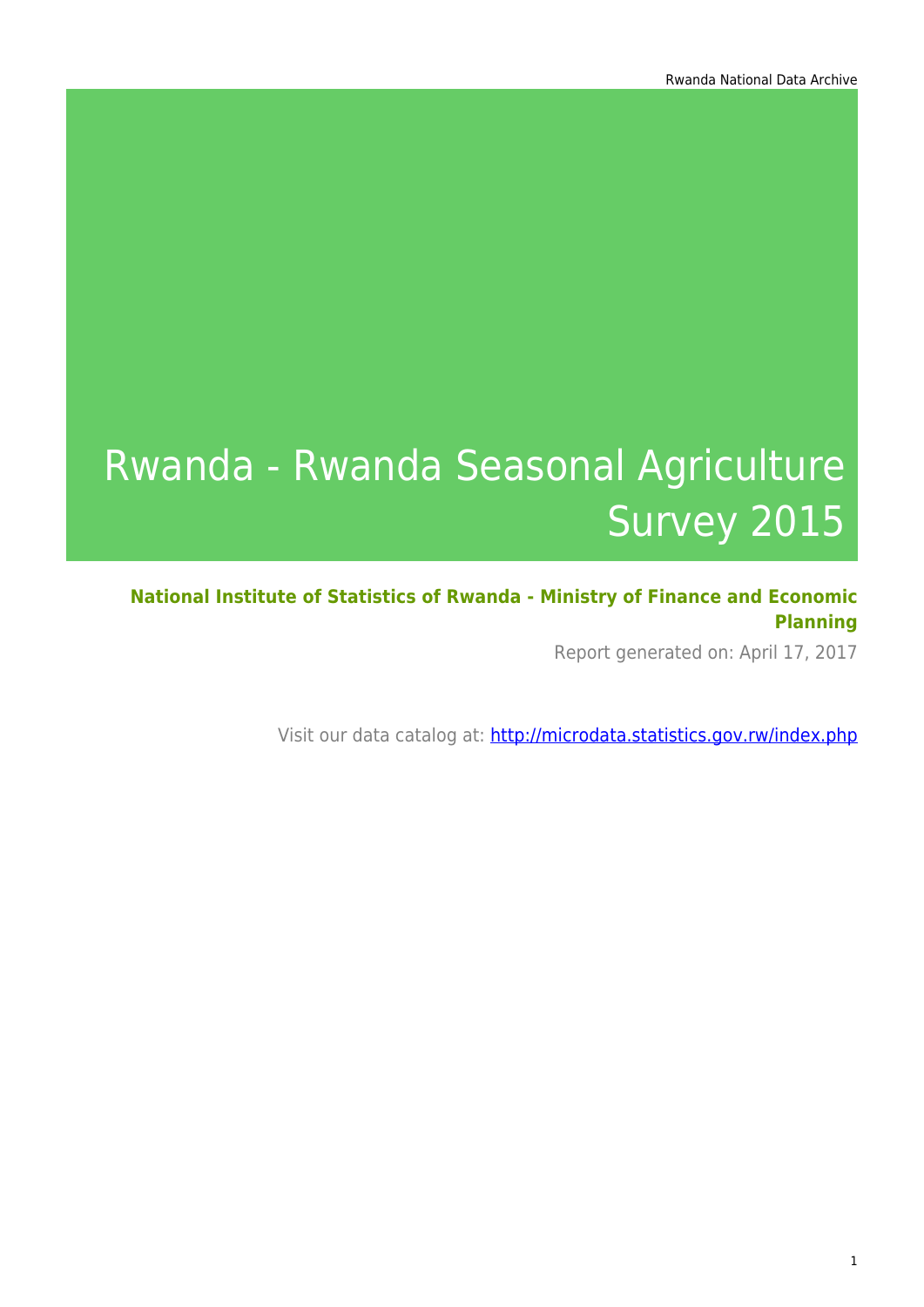#### **Overview**

#### **Identification**

ID NUMBER RWA-NISR-RSAS-2015-V1.1

#### **Version**

VERSION DESCRIPTION Version 1.1 Edited anonymized dataset for public use

PRODUCTION DATE 2017-04-17

#### **Overview**

#### **ABSTRACT**

The main objective of the Seasonal Agriculture Survey is to provide timely, accurate, reliable and comprehensive agricultural statistics that describe the structure of agriculture in Rwanda in terms of land use, crop production and livestock to monitor current agricultural and food supply conditions and to facilitate evidence based decision making for the development of Agriculture sector.

In this regard, the National Institute of Statistics of Rwanda conducted the Seasonal Agriculture Survey (SAS) from November 2014 to October 2015 to gather up-to-date information for monitoring progress on agriculture programs and policies in Rwanda, including the Second Economic Development and Poverty Reduction Strategy (EDPRS II) and Vision 2020. This 2015 RSAS covered three agricultural seasons (A, B and C) and provides data on background characteristics of the agricultural operators, farm characteristics (area, yield and production), agricultural practices, agricultural equipments, use of crop production by agricultural operators and by large scale farmers.

KIND OF DATA Sample survey data [ssd]

UNITS OF ANALYSIS This seasonal agriculture survey focused on the following units of analysis:

-Agricultural Operators and Large Scale Farmers

#### **Scope**

#### NOTES

The scope of 2015 Seasonal Agriculture Survey concerned demographic and social characteristics of Agricultural Operators and Large Scale Farmers, and farm characteristics ( Area, yield and production; agricultural practices; small agricultural equipments; and use of crop production).

#### **Coverage**

GEOGRAPHIC COVERAGE National coverage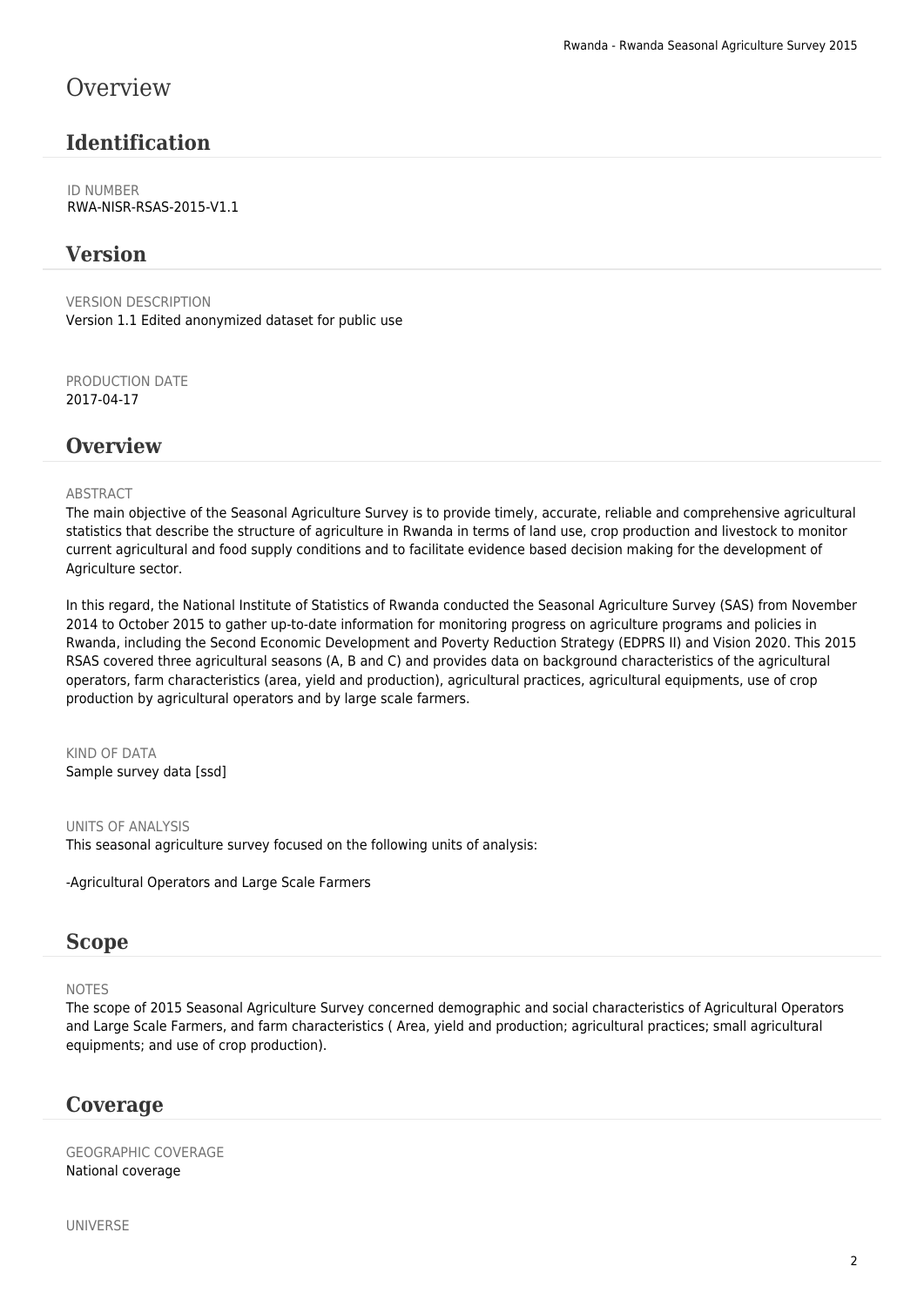The RSAS 2015 targeted agricultural operators and large scale Farmers operating in Rwanda.

### **Producers and Sponsors**

PRIMARY INVESTIGATOR(S)

| <b>Name</b>                                | <b>Affiliation</b>                        |
|--------------------------------------------|-------------------------------------------|
| National Institute of Statistics of Rwanda | Ministry of Finance and Economic Planning |

OTHER PRODUCER(S)

| <b>Name</b>                                  | <b>Affiliation</b>   | Role              |
|----------------------------------------------|----------------------|-------------------|
| Ministry of Agriculture and Animal Resources | Government of Rwanda | Technical partner |
| National Agriculture Export Board            | Government of Rwanda | Technical partner |
| Rwanda Agricultural Board                    | Government of Rwanda | Technical partner |
| Rwanda Natural Resources Authority           | Government of Rwanda | Technical partner |
| Rwanda Environmental Management Authority    | Government of Rwanda | Technical partner |
| National Bank of Rwanda                      | Government of Rwanda | Technical partner |

#### FUNDING

| <b>Name</b>              | <b>Abbreviation</b> | Role            |
|--------------------------|---------------------|-----------------|
| The Government of Rwanda | GoR                 | Funder          |
| World Bank               | <b>WB</b>           | Funding partner |
| Ukaid                    |                     | Funding partner |
| European Union           | EU                  | Funding partner |

#### OTHER ACKNOWLEDGEMENTS

| <b>Name</b>      | <b>Affiliation</b>           | Role                            |
|------------------|------------------------------|---------------------------------|
| Local Government | Ministry of Local Governance | Survey campaign an Mobilisation |

### **Metadata Production**

METADATA PRODUCED BY

| <b>Name</b>                                   | Abbreviation Affiliation |                                           | Role              |
|-----------------------------------------------|--------------------------|-------------------------------------------|-------------------|
| National Institute of Statistics of<br>Rwanda | <b>NISR</b>              | Minisrty of Finance and Economic Planning | Metadata producer |

DATE OF METADATA PRODUCTION 2017-04-17

DDI DOCUMENT VERSION Version 1.1 (April 2017).

DDI DOCUMENT ID ddi-rwa-nisr-rsas-2016-V1.1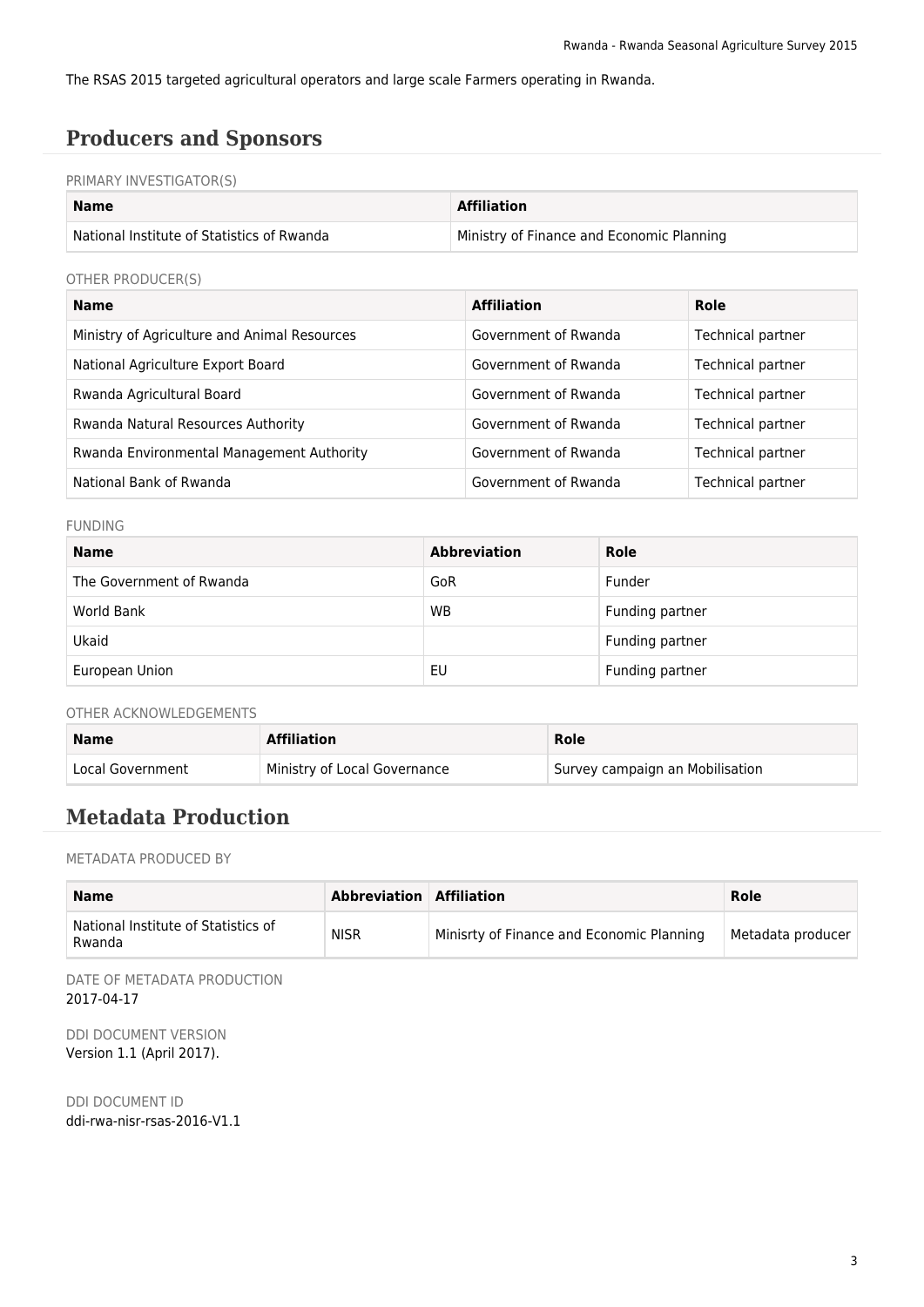### Sampling

#### **Sampling Procedure**

The Seasonal Agriculture Survey (SAS) sample is composed of two categories of respondents: agricultural operators1 and large-scale farmers (LSF).

For the 2015 SAS, NISR used as the sampling method a dual frame sampling design combining selected area frame sample3 segments and a list of large-scale farmers.

NISR used also imagery from RNRA with a very high resolution of 25 centimeters to divide the total land of the country into twelve strata. A total number of 540 segments were spread throughout the country as coverage of the survey with 25,346 and 23,286 agricultural operators in Season A and Season B respectively. From these numbers of agricultural operators, sub-samples were selected during the second phases of Seasons A and B.

It is important to note that in each of agricultural season A and B, data collection was undertaken in two phases. Phase I was mainly used to collect data on demographic and social characteristics of interviewees, area under crops, crops planted, rainfall, livestock, etc. Phase II was mainly devoted to the collection of data on yield and production of crops.

Phase I serves at collecting data on area under different types of crops in the screening process, whereas the Phase II is mainly devoted to the collection of data on demographic, social characteristics of interviewees, together with yields of the different crops produced. Enumerated large-scale farmers (LSF) were 558 in both 2015 Season A and B. The LSF were engaged in either crop farming activities only, livestock farming activities only, or both crop and livestock farming activities. Agricultural operators are the small scale farmers within the sample segments. Every selected segment was firstly screened using the appropriate materials such as the segment maps, GIS devices and the screening form. Using these devices, the enumerators accounted for every plot inside the sample segments. All Tracts were classified as either agricultural (cultivated land, pasture, and fallow land) or non-agricultural land (water, forests, roads, rocky and bare soils, and buildings).

During Phase I, a complete enumeration of all farmers having agricultural land and operating within the 540 selected segments was undertaken and a total of 25,495 and 24,911 agricultural operators were enumerated respectively in Seasons A and B. Season C considered only 152 segments, involving 3,445 agricultural operators.

In phase II, 50% of the large-scale farmers were undertaking crop farming activities only and 50% of the large-scale farmers were undertaking both crop and livestock farming and were selected for interview. A sample of 199 and 194 large-scale farmers were interviewed in Seasons A and B, respectively, using a farm questionnaire.

From the agricultural operators enumerated in the sample segments during Phase I, a sample of the agricultural operators was designed for Phase II as follows: 5,502 for Season A, 5,337 for Season B and 644 for Season C. The method of probability proportional to size (PPS) sampling at the national level was used. Furthermore, the total number of enumerated large-scale farmers was 774 in 2015 Season A and 622 in Season B.

The Season C considered 152 segments counting 8,987 agricultural operators from which 963 agricultural operators were selected for survey interviews.

#### **Response Rate**

The response rate for Seasonal Agriculture Survey is 98%.

#### **Weighting**

The sample weights were calculated for each district considering the total number of segments in each district and the sample size in the specific districts.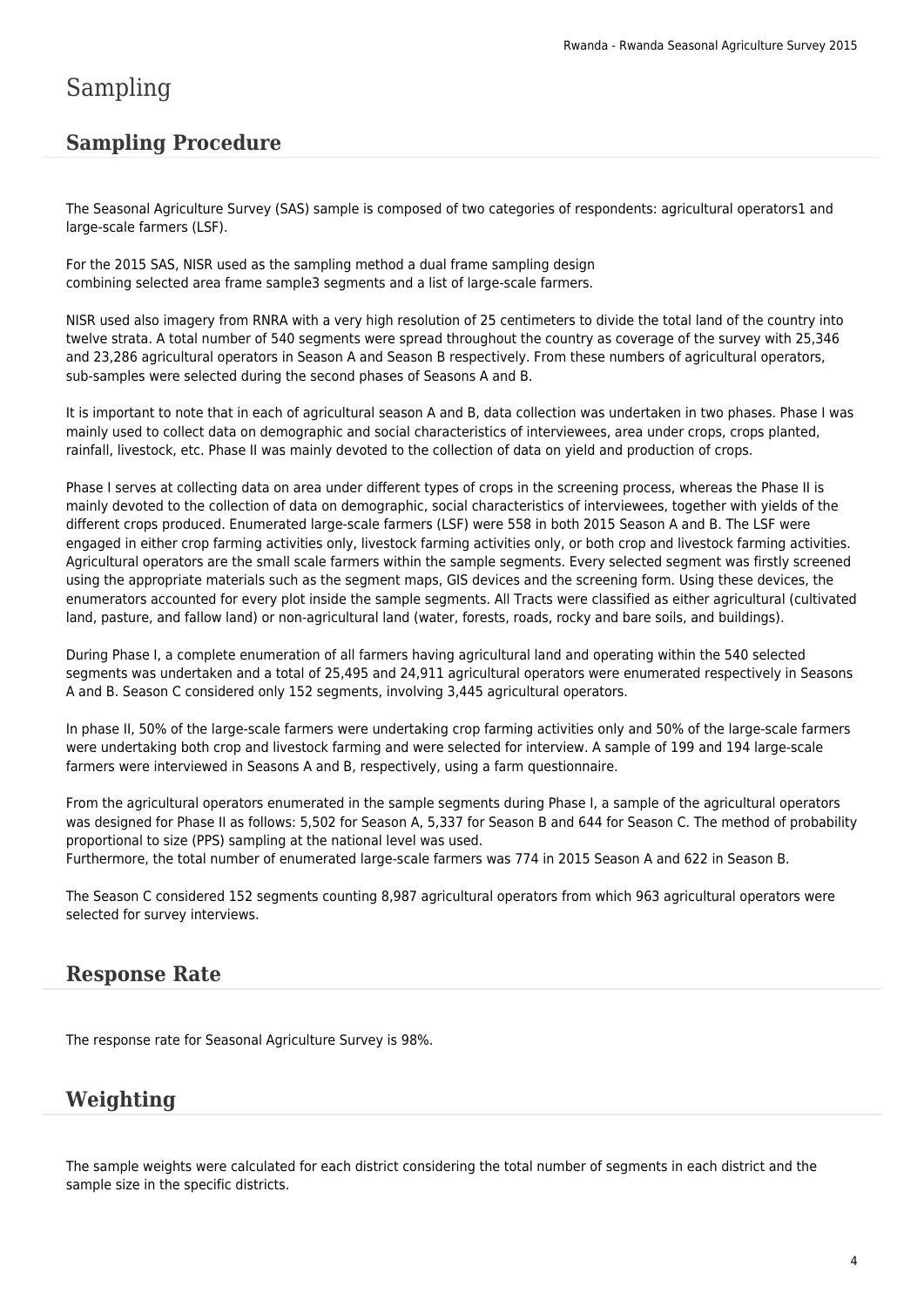## Questionnaires

#### **Overview**

There were two types of questionnaires used for this survey namely Screening questionnaire and farm questionnaires.

A Screening Questionnaire was used to collect information that enabled identification of an Agricultural Operator or Large Scale Farmer and his or her land use.

Farm questionnaires were of two types:

a) Phase I Farm Questionnaire was used to collect data on characteristics of Agricultural Operators, crop identification and area, inputs (seeds, fertilizers, labor, …) for Agricultural Operators and large scale farmers.

b) Phase 2 Farm questionnaire was used in the collection of data on crop production and use of production.

It is important to mention that all these Farm Questionnaires were subjected to two/three rounds of data quality checking. The first round was conducted by the enumerator and the second round was conducted by the team leader to check if questionnaires had been well completed by enumerators.

For season C, after screening, an interview was conducted for each selected tract/Agricultural Operator using one consolidated Farm questionnaire.

All the surveys questionnaires used were published in both English and Kinyarwanda languages.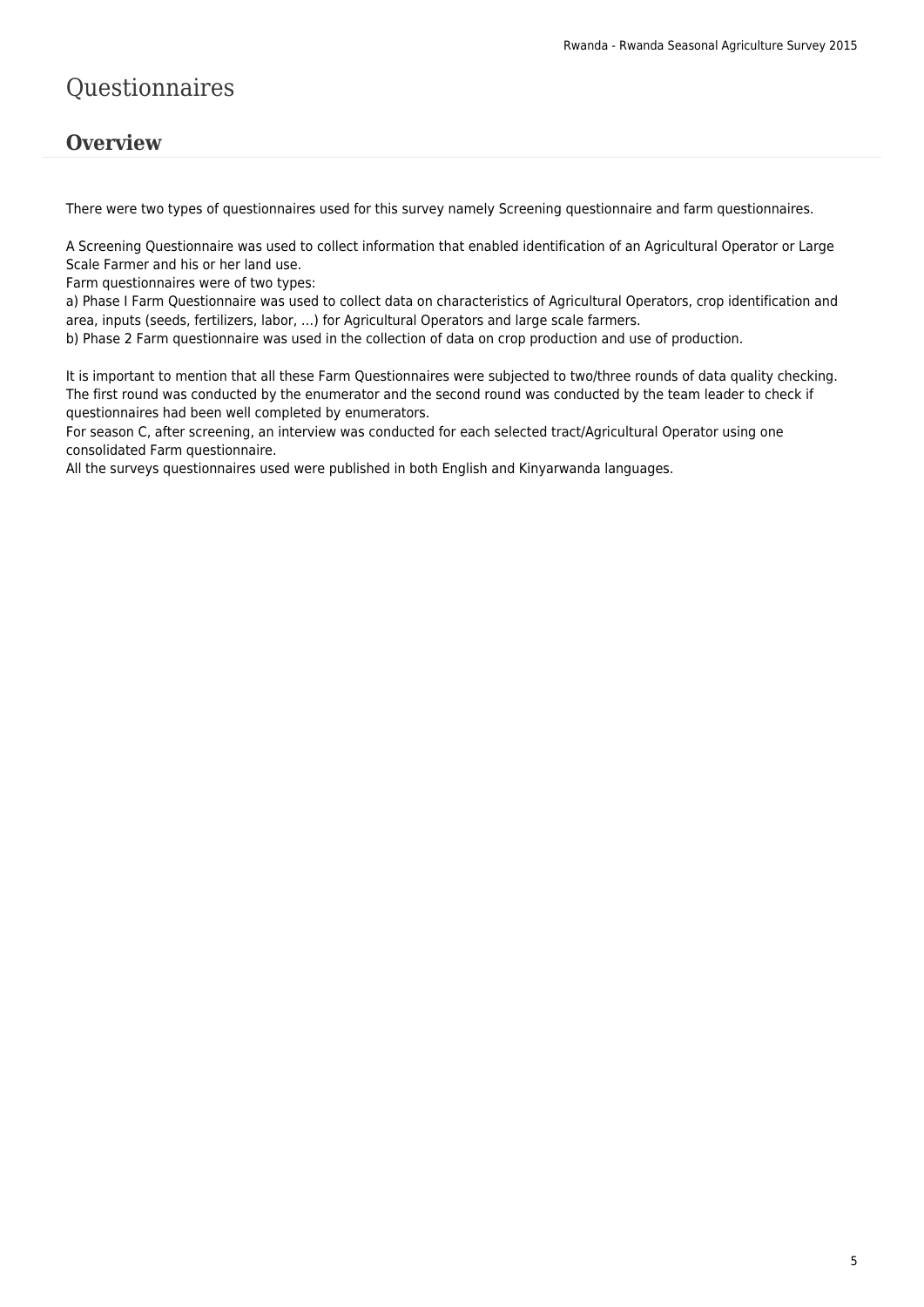### Data Collection

#### **Data Collection Dates**

| Start      | End        | Cycle    |
|------------|------------|----------|
| 2014-11-05 | 2015-01-31 | Season A |
| 2015-03-08 | 2015-06-18 | Season B |
| 2015-09-10 | 2015-10-02 | Season C |

#### **Data Collection Mode**

Face-to-face [f2f]

#### **Data Collection Notes**

The 2015 SAS used 120 enumerators grouped in 30 field teams and 30 Team leaders, i.e one Team leader to 4 Enumerators. All field work staff in 2015possesses a degree in Agronomy Science and were trained before starting data collection. Higher level supervision staff from NISR visited the field teams during each phase of data collection to ensure quality control.

Enumerators and Team leaders had adequate materials composed of Enumerator's Instruction manual, Screening questionnaire, Farm questionnaires, Measuring tapes, Ruler, Pens, Pencils, Calculator, Weighing scales, Global Positioning System (GPS), Personal Data System (PDA), Maps, Rain coats, Boots, Umbrella, First aid equipment, etc. Each team was assigned a vehicle.

Before proceeding to the field, enumerators and their team leaders checked if they had all required materials for their fieldwork. All staff was required to arrive early on the field (Segment or LSF). Upon arrival in the field, the enumerators and their team Leaders took the related geographical coordinates that were used by supervisors to know the real starting time of the fieldwork.

The next step was the segment delineation or LSF and taking of geographical coordinates for the identified landmarks to allow supervisors to check if the segment was delineated appropriately and to ensure the collected data related to the plots inside the appropriate segment or LSF.

#### **Questionnaires**

There were two types of questionnaires used for this survey namely Screening questionnaire and farm questionnaires.

A Screening Questionnaire was used to collect information that enabled identification of an Agricultural Operator or Large Scale Farmer and his or her land use.

Farm questionnaires were of two types:

a) Phase I Farm Questionnaire was used to collect data on characteristics of Agricultural Operators, crop identification and area, inputs (seeds, fertilizers, labor, …) for Agricultural Operators and large scale farmers.

b) Phase 2 Farm questionnaire was used in the collection of data on crop production and use of production.

It is important to mention that all these Farm Questionnaires were subjected to two/three rounds of data quality checking. The first round was conducted by the enumerator and the second round was conducted by the team leader to check if questionnaires had been well completed by enumerators.

For season C, after screening, an interview was conducted for each selected tract/Agricultural Operator using one consolidated Farm questionnaire.

All the surveys questionnaires used were published in both English and Kinyarwanda languages.

#### **Data Collectors**

| <b>Name</b> | <b>Abbreviation</b><br>. | <b>Affiliation</b> |
|-------------|--------------------------|--------------------|
|-------------|--------------------------|--------------------|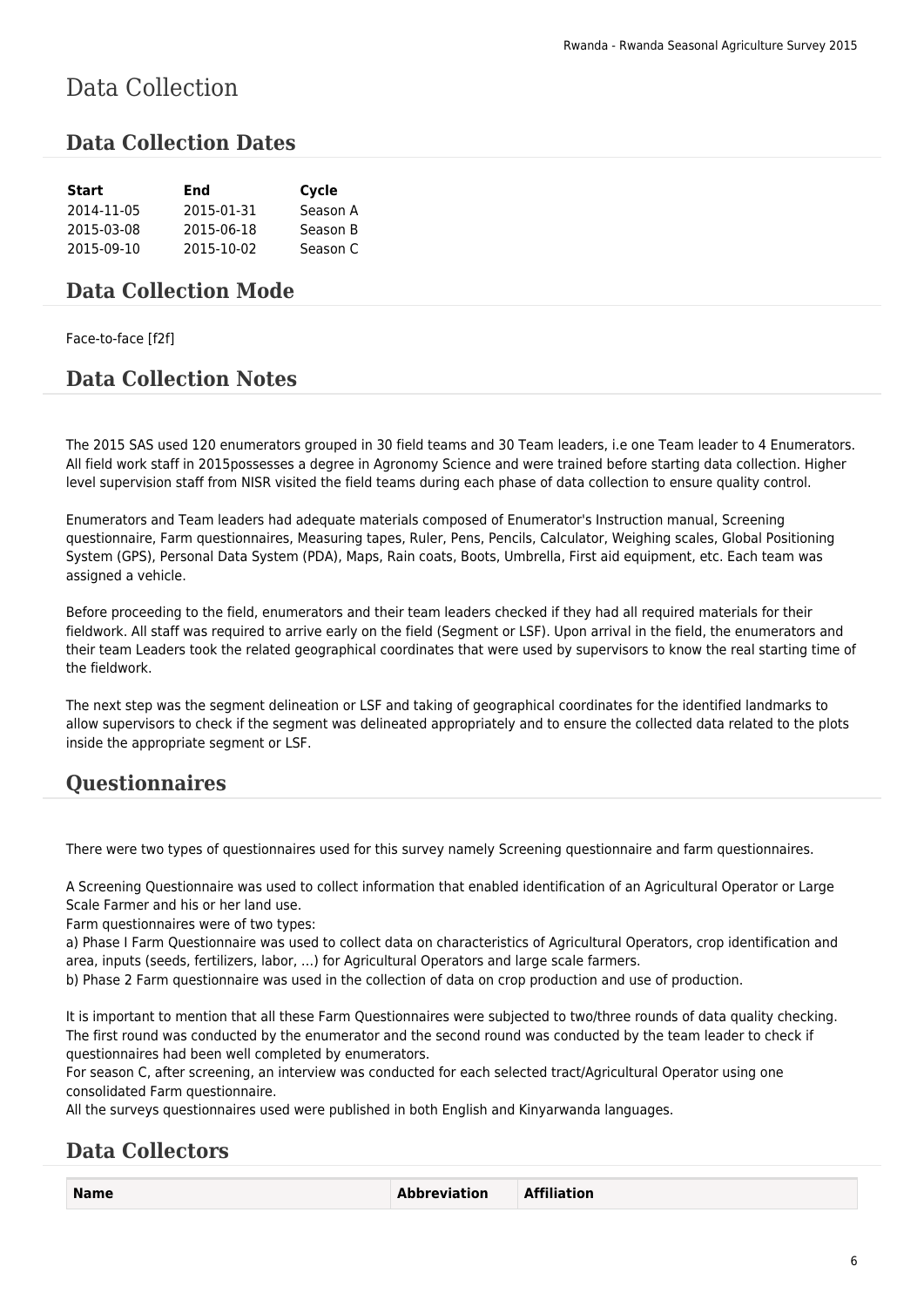| <b>Name</b>                                | Abbreviation | <b>Affiliation</b>                        |
|--------------------------------------------|--------------|-------------------------------------------|
| National Institute of Statistics of Rwanda | <b>NISR</b>  | Ministry of Finance and Economic Planning |

#### **Supervision**

The survey used 120 Enumerators organised around 30 field teams and 20 team leaders giving a ratio of one team leader to 4 Enumerators.

At the bottom of the hierarchy, there are enumerators who would be assisted by a team leader also known as a controller. His/ her main function is to introduce the enumerators to the various key people from the sector to the villages leaders up to operators in the Secondary Sampling Unit (known as Segment), and assist enumerators during the whole course of the survey

A higher level supervision staff from NISR visited the field teams during each phase of data collection to ensure quality control.

Responsibilities of a Team Leader is to manage the interviewers to ensure successful completion and quality of data collected in a given time period for the fieldwork.

He/she was expected to record information about the fieldwork by completing the fieldwork forms, which track the status of completion of the work in the field, document problems in the field and solutions taken to resolve these problems, and track the data entry process. Specifically, his/her tasks included:

1. Introduce the survey and interviewers at local level where the survey is administered.

- 2. Review questionnaires and check that it has been correctly filled in.
- 3. Monitor and attend some interviews and make comments on the worker's performance.
- 4. Meet frequently with each member of the group to discuss, improve and organize work.
- 5. Check the availability of all the necessary items before going on field.

6. Help workers to solve the problems they encounter in dealing with respondents who are not responsive to questions or refuse to be interviewed.

7. Manage the team's work schedule, including tracking questionnaires completed in the field, questionnaires assigned to the data entry team, and questionnaires that require correction by interviewers.

8. Make sure all the big farmers are identified and surveyed.

9. Communicate with NISR/MINAGRI staff, regarding field issues, as necessary.

He/she was responsible for helping the interviewers to identify the segments and tracts that have been allocated to them, resolving any problems with reluctant operators observing interviews and making checks by visiting the operators after the survey to verify data.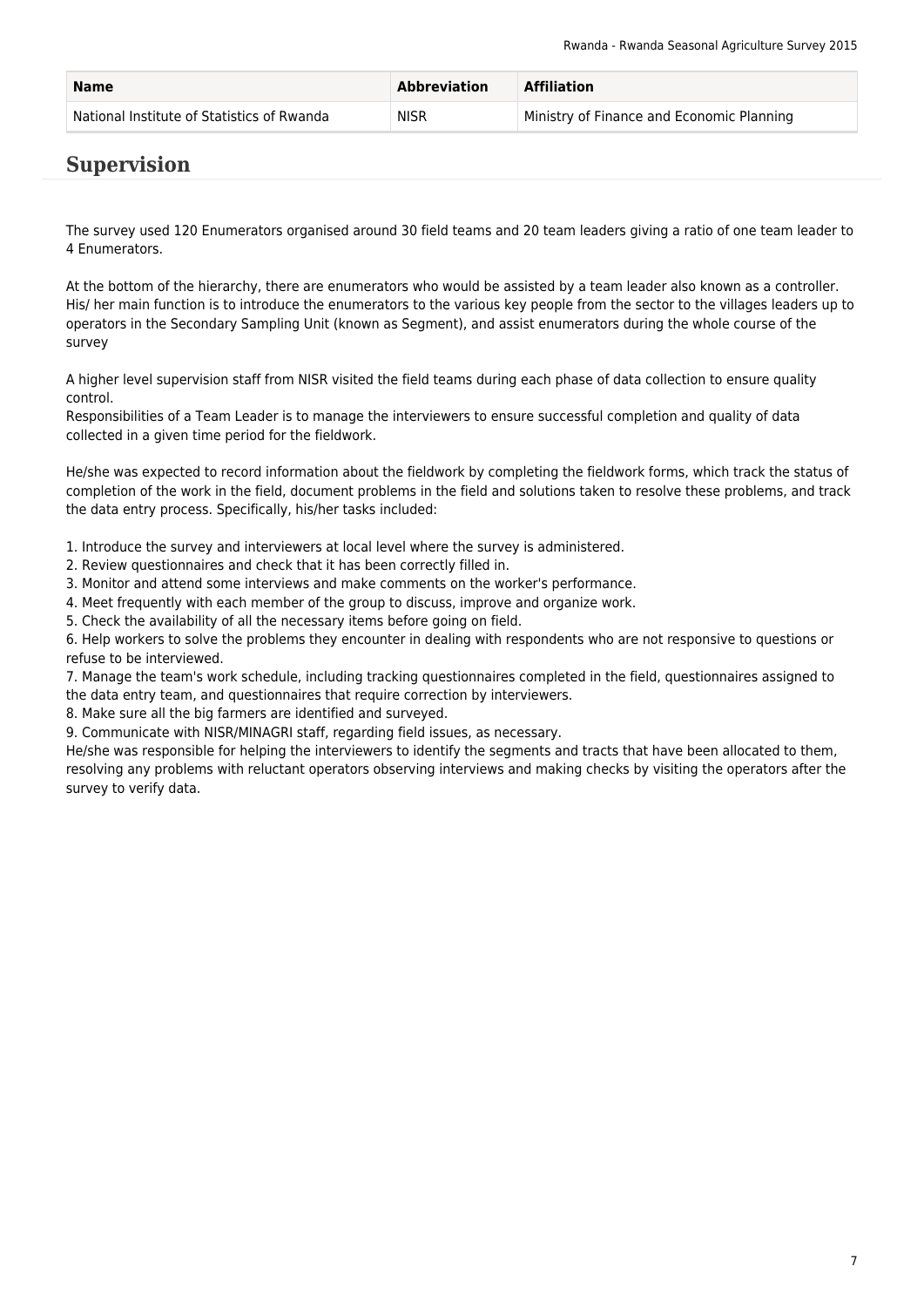### Data Processing

#### **Data Editing**

Data editing took place at different stage. Firstly, the filled questionnaires were repatriated at NISR for office editing and coding before data entry started. Data entry of the completed and checked questionnaires was undertaken at the NISR office by 20 staff trained in using the CSPro software. To ensure appropriate matching of data in the completed questionnaires and plot area measurements from the GIS unit, a LOOKUP file was integrated in the CSPro data entry program to confirm the identification of each agricultural operator or LSF before starting data entry. Thereafter, data were entered in computers, edited and summarized in tables using SPSS and Excel.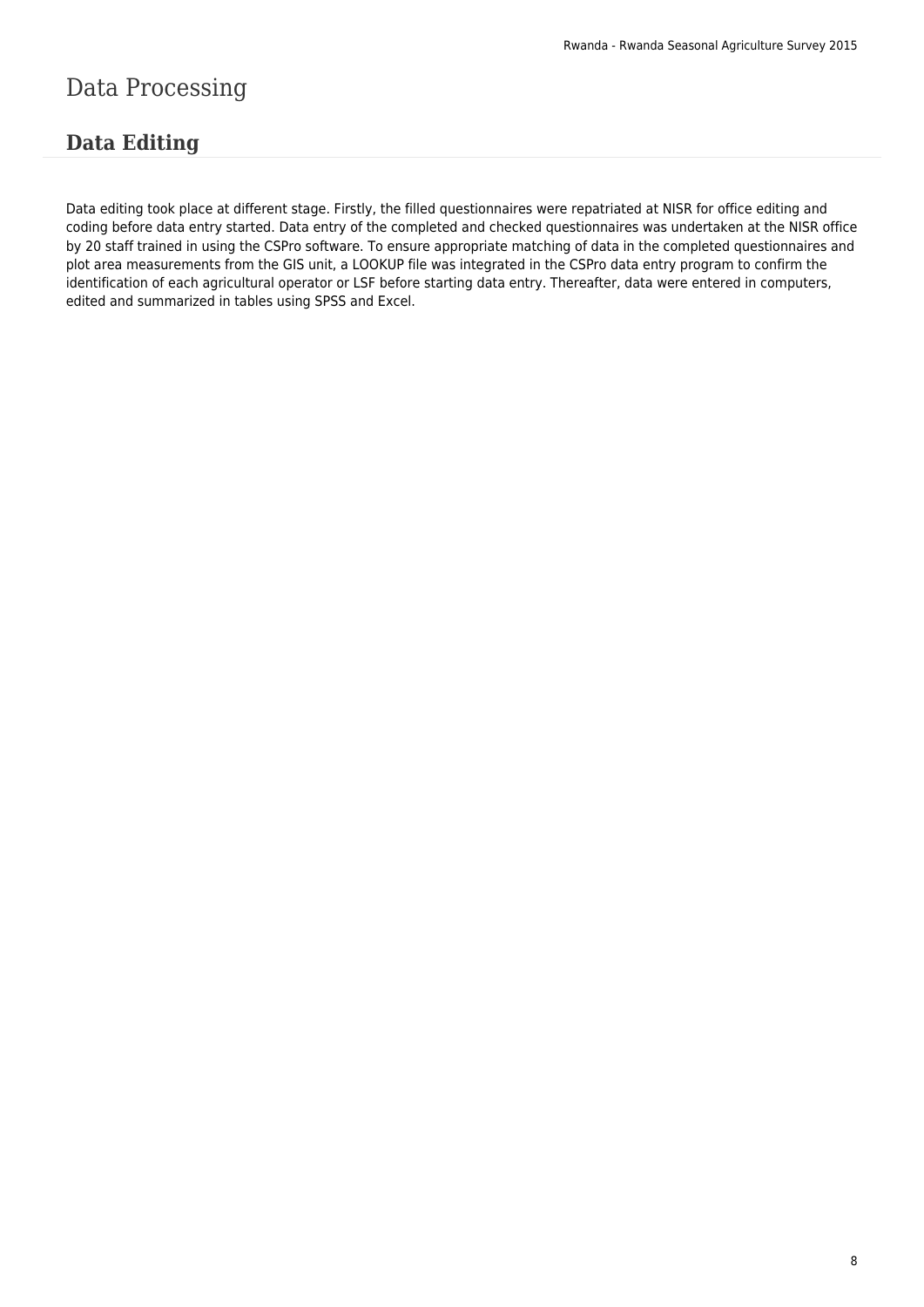### Data Appraisal

### **Other forms of Data Appraisal**

All Farm questionnaires were subjected to two/three rounds of data quality checking. The first round was conducted by the enumerator and the second round was conducted by the team leader to check if questionnaires had been well completed by enumerators. And in most cases, questionnaires completed by one enumerator were peer-reviewed by another enumerator before being checked by the Team leader.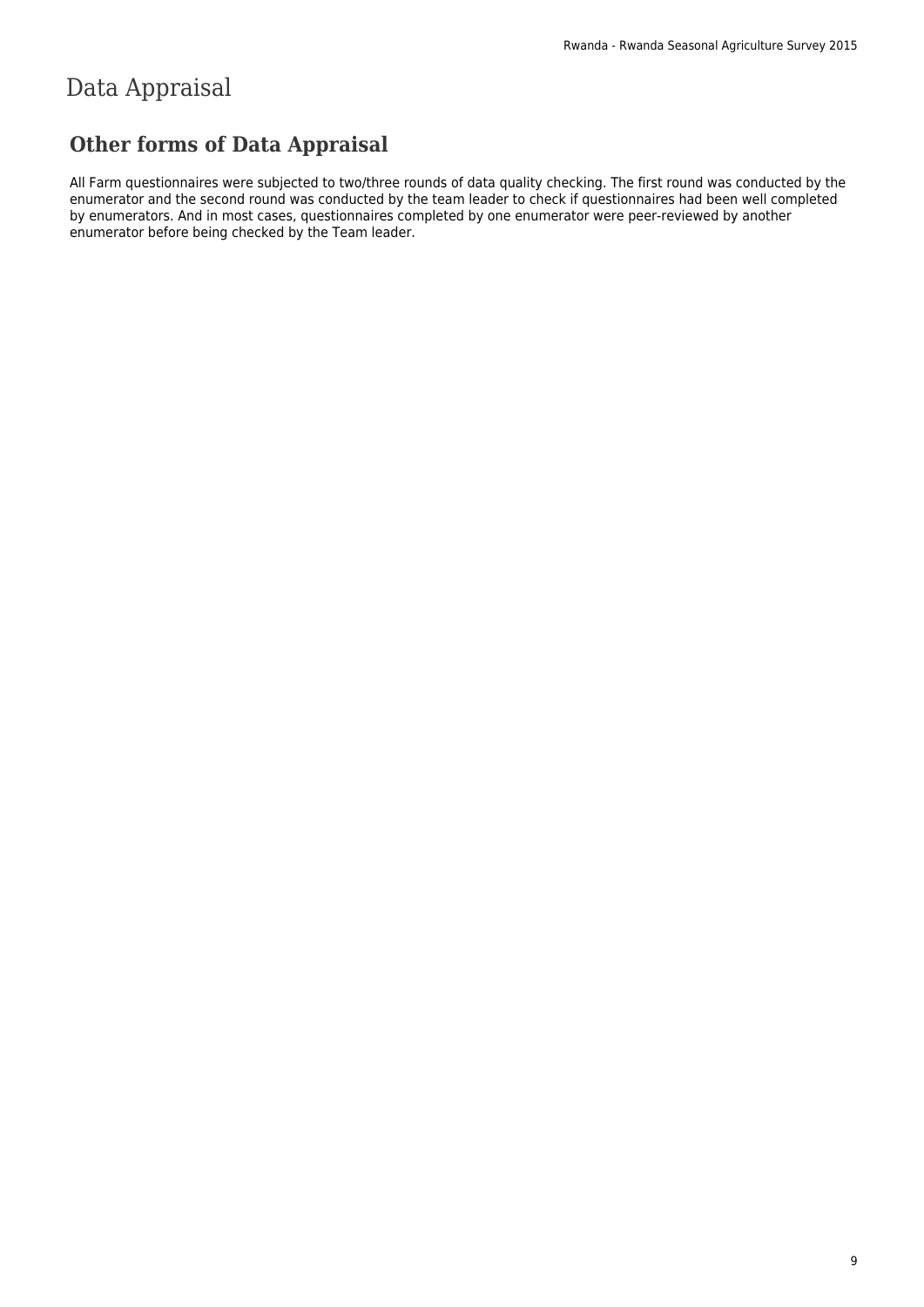# **File Description**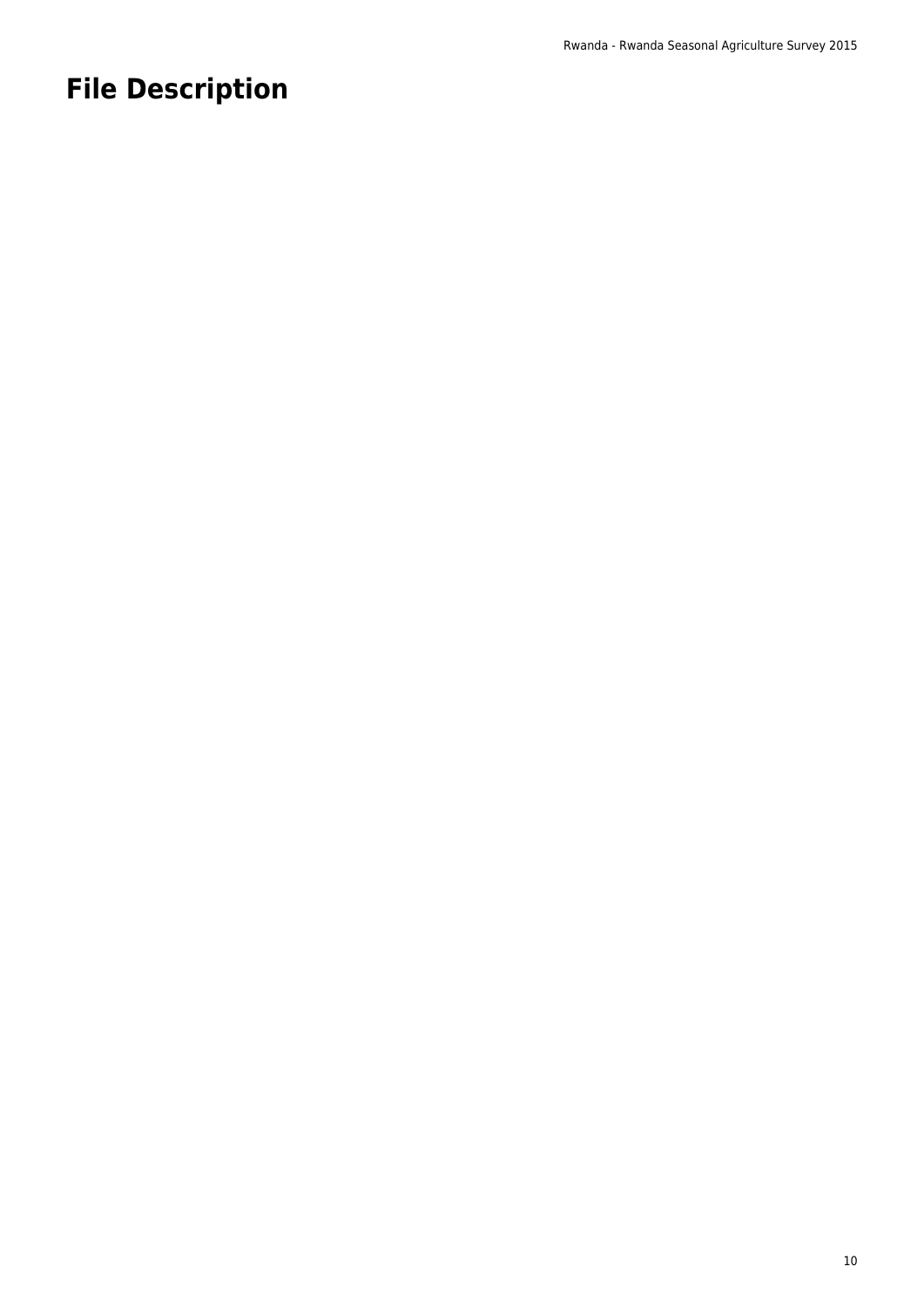# **Variable List**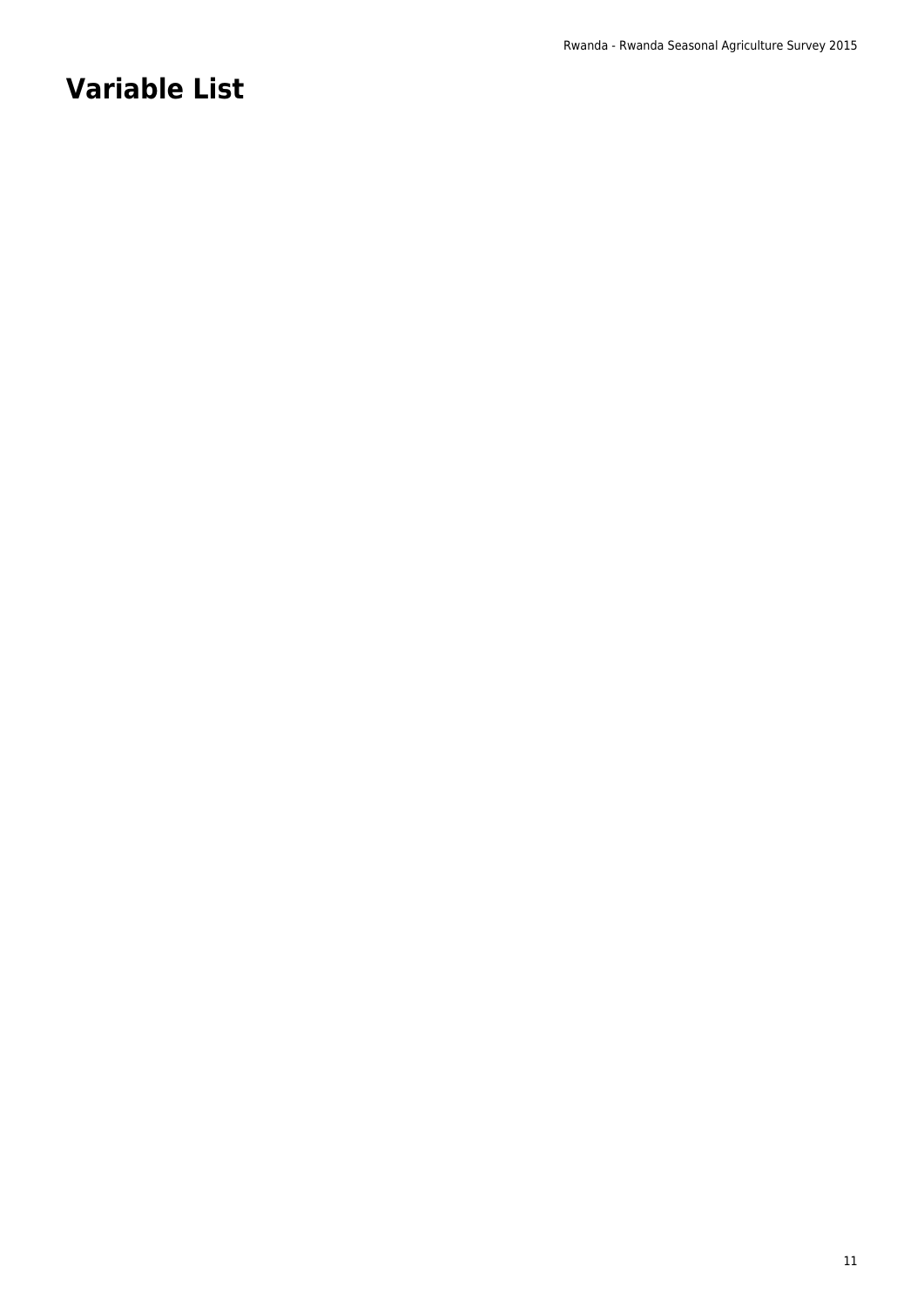Rwanda - Rwanda Seasonal Agriculture Survey 2015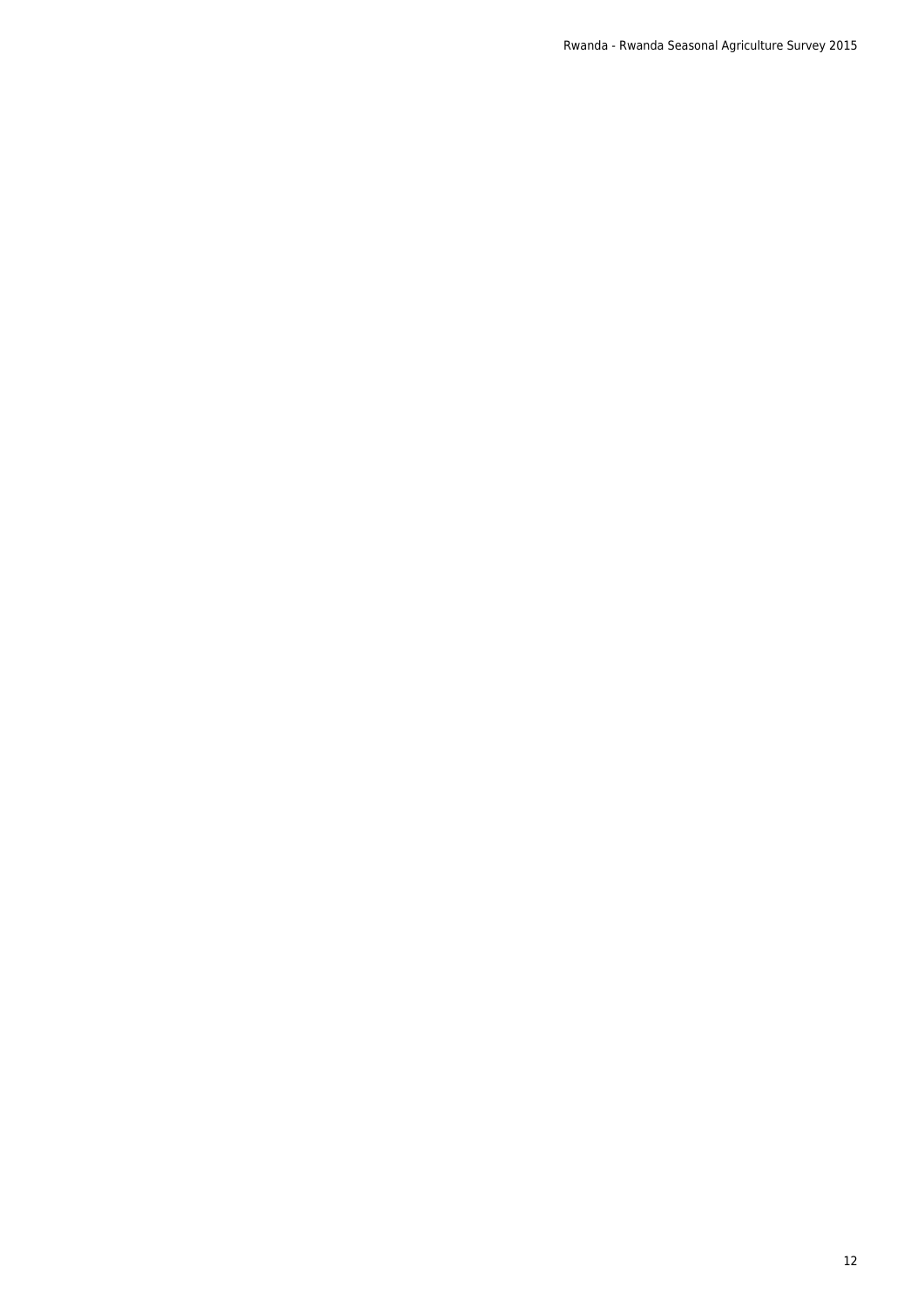# **Documentation**

#### **Questionnaires**

### **Screening Questionnaire\_ Big Farmers**

| Screening Questionnaire Big Farmers                                  |
|----------------------------------------------------------------------|
| National Institute of Statistics of Rwanda                           |
| 2014-09-10                                                           |
| Rwanda                                                               |
| Kinyarwanda                                                          |
| Publisher(s) National Institute of Statistics of Rwanda              |
| Description This is the screening questionnaire used for big farmers |
| q-rsas-2015-screening-big-farm-questionnaire-kin.pdf                 |
|                                                                      |

### **screening questionnaire\_ segments**

| Title             | screening questionnaire segments                                           |
|-------------------|----------------------------------------------------------------------------|
| Author(s)         | National Institute of Statistics of Rwanda                                 |
| Date              | 2014-09-10                                                                 |
| Country           | Rwanda                                                                     |
| Language          | Kinyarwanda                                                                |
| Publisher(s) NISR |                                                                            |
|                   | Description This is the screening questionnaire used for SAS 2015 segments |
| Filename          | g-rsas-2015-screening-segment-questionnaire-kin.pdf                        |

#### **Farm Questionnaire**

| Title             | <b>Farm Questionnaire</b>                                    |
|-------------------|--------------------------------------------------------------|
| Author(s)         | National Institute of Statistics of Rwanda                   |
| Date              | 2014-09-10                                                   |
| Country           | Rwanda                                                       |
| Language          | Kinyarwanda                                                  |
| Publisher(s) NISR |                                                              |
|                   | Description This is the farm questionnaire used for SAS 2015 |
| Filename          | g-rsas-2015-farm-questionnaire-kin.pdf                       |

### **Reports**

### **Seasonal Agriculture Survey Report 2015**

| Title          | Seasonal Agriculture Survey Report 2015                                                                                                                                                                                                                         |
|----------------|-----------------------------------------------------------------------------------------------------------------------------------------------------------------------------------------------------------------------------------------------------------------|
| Author(s)      | National Institute of Statistics of Rwanda                                                                                                                                                                                                                      |
| Date           | 2016-01-05                                                                                                                                                                                                                                                      |
| Country        | Rwanda                                                                                                                                                                                                                                                          |
| Language       | Enalish                                                                                                                                                                                                                                                         |
| Contributor(s) | The 2015 SAS was implemented by the National Institute of Statistics of Rwanda (NISR) in partnership with the Ministry of Agriculture and Animal<br>Resources (MINAGRI), National Agriculture Export Board (NAEB), Rwanda Agricultural Board (RAB), Ministry of |
| Publisher(s)   | National Institute of Statistics Of Rwanda                                                                                                                                                                                                                      |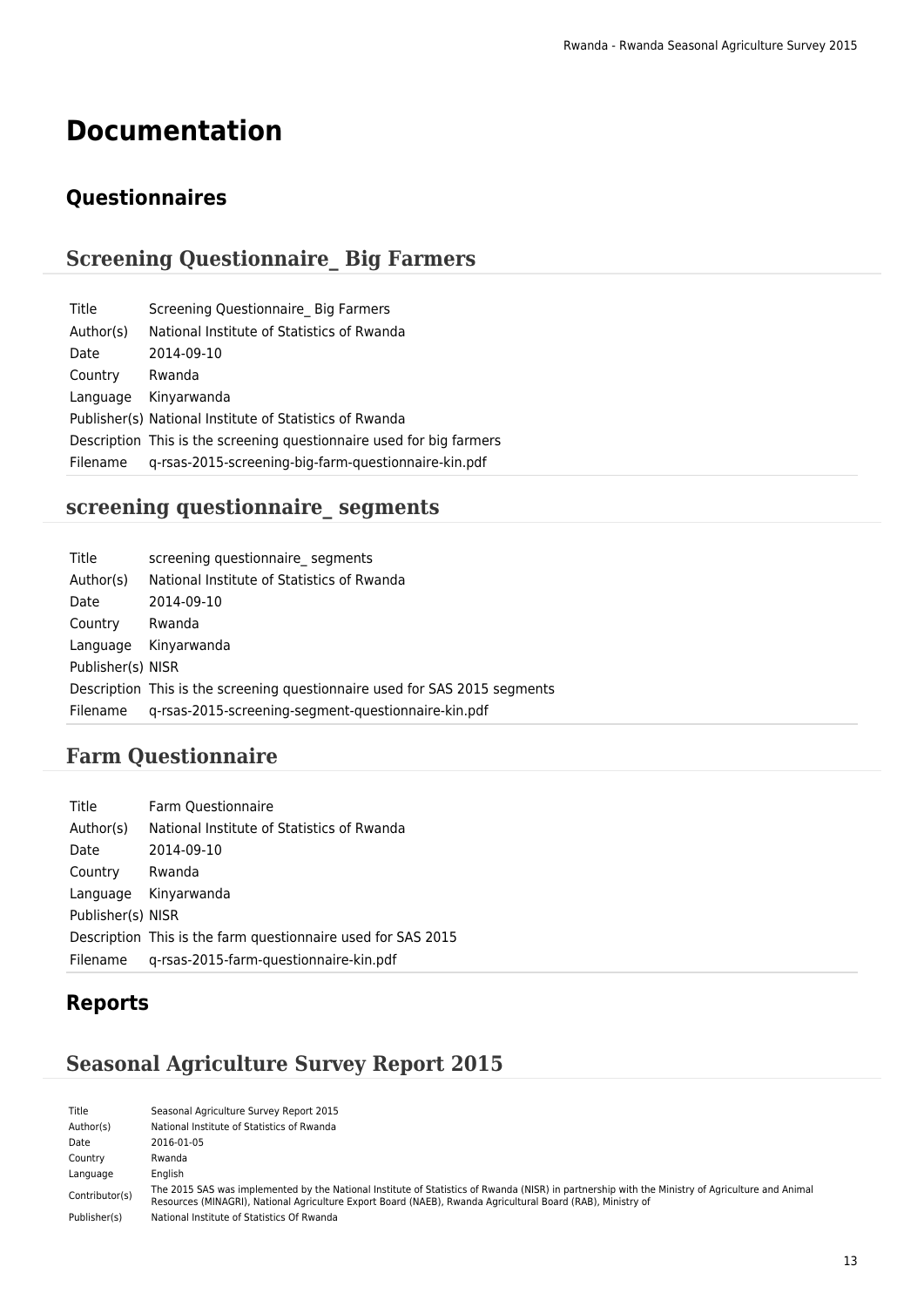Description This is the Seasonal Agriculture Survey report.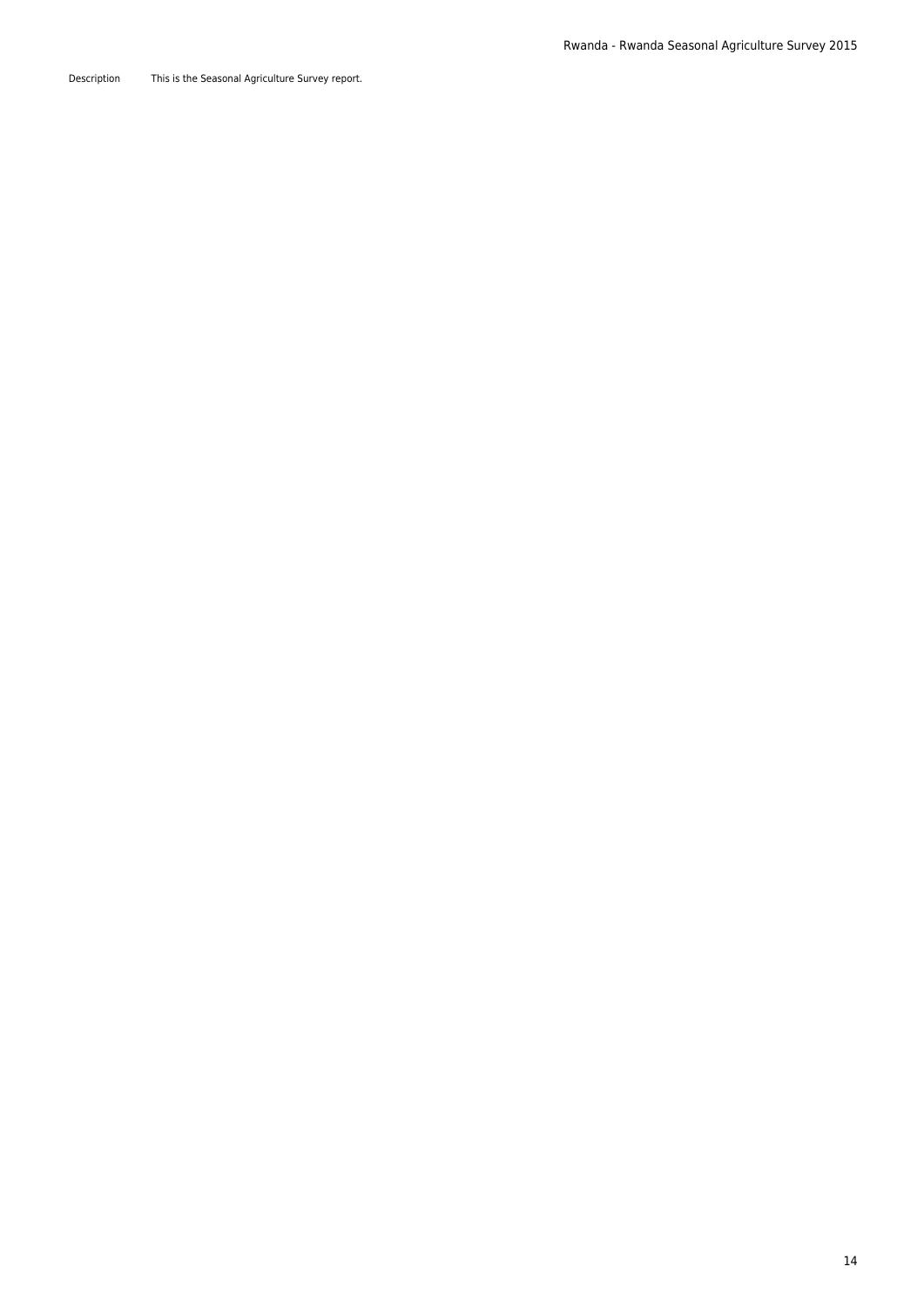|                   | <b>TABLE OF CONTENTS</b>                                                            |  |
|-------------------|-------------------------------------------------------------------------------------|--|
|                   |                                                                                     |  |
|                   |                                                                                     |  |
|                   |                                                                                     |  |
|                   |                                                                                     |  |
|                   |                                                                                     |  |
|                   |                                                                                     |  |
|                   |                                                                                     |  |
|                   |                                                                                     |  |
|                   |                                                                                     |  |
|                   |                                                                                     |  |
|                   |                                                                                     |  |
|                   |                                                                                     |  |
|                   |                                                                                     |  |
|                   |                                                                                     |  |
|                   |                                                                                     |  |
|                   |                                                                                     |  |
|                   |                                                                                     |  |
|                   |                                                                                     |  |
|                   |                                                                                     |  |
|                   |                                                                                     |  |
|                   |                                                                                     |  |
|                   | 4.1 Demographic and Social Characteristics of Agricultural Operators  13            |  |
|                   |                                                                                     |  |
|                   |                                                                                     |  |
|                   |                                                                                     |  |
|                   |                                                                                     |  |
|                   |                                                                                     |  |
|                   |                                                                                     |  |
|                   |                                                                                     |  |
|                   |                                                                                     |  |
|                   |                                                                                     |  |
|                   | 4.4.3 Use of Inorganic Fertilizer by Agricultural Operators and Large Scale Farmers |  |
|                   |                                                                                     |  |
|                   |                                                                                     |  |
| Table of contents |                                                                                     |  |
|                   |                                                                                     |  |
|                   |                                                                                     |  |
|                   | 4.6 Use of Crop Production by Agricultural Operators and by Large Scale Farmers43   |  |
|                   | 5.1 Demographic and Social Characteristics of Agricultural Operators  47            |  |
|                   | 5.1.1 Agricultural Operators and Large Scale Farmers by Stratum  47                 |  |
|                   |                                                                                     |  |
|                   |                                                                                     |  |
|                   |                                                                                     |  |
|                   |                                                                                     |  |
|                   |                                                                                     |  |
|                   |                                                                                     |  |
|                   |                                                                                     |  |
|                   |                                                                                     |  |
|                   | 5.4.3 Use of Inorganic Fertilizers by Agricultural Operators and Large Scale        |  |
|                   |                                                                                     |  |
|                   |                                                                                     |  |
|                   |                                                                                     |  |
|                   |                                                                                     |  |
|                   | 5.6 Use of Crop Production by Agricultural Operators and by Large Scale Farmers75   |  |
|                   | 6.1 Demographic and Social Characteristics of Agricultural Operators  81            |  |
|                   |                                                                                     |  |
|                   |                                                                                     |  |
|                   |                                                                                     |  |
|                   |                                                                                     |  |
|                   |                                                                                     |  |
|                   |                                                                                     |  |
|                   |                                                                                     |  |
|                   |                                                                                     |  |
|                   |                                                                                     |  |
|                   |                                                                                     |  |
|                   |                                                                                     |  |
|                   |                                                                                     |  |
|                   |                                                                                     |  |
|                   |                                                                                     |  |
|                   |                                                                                     |  |